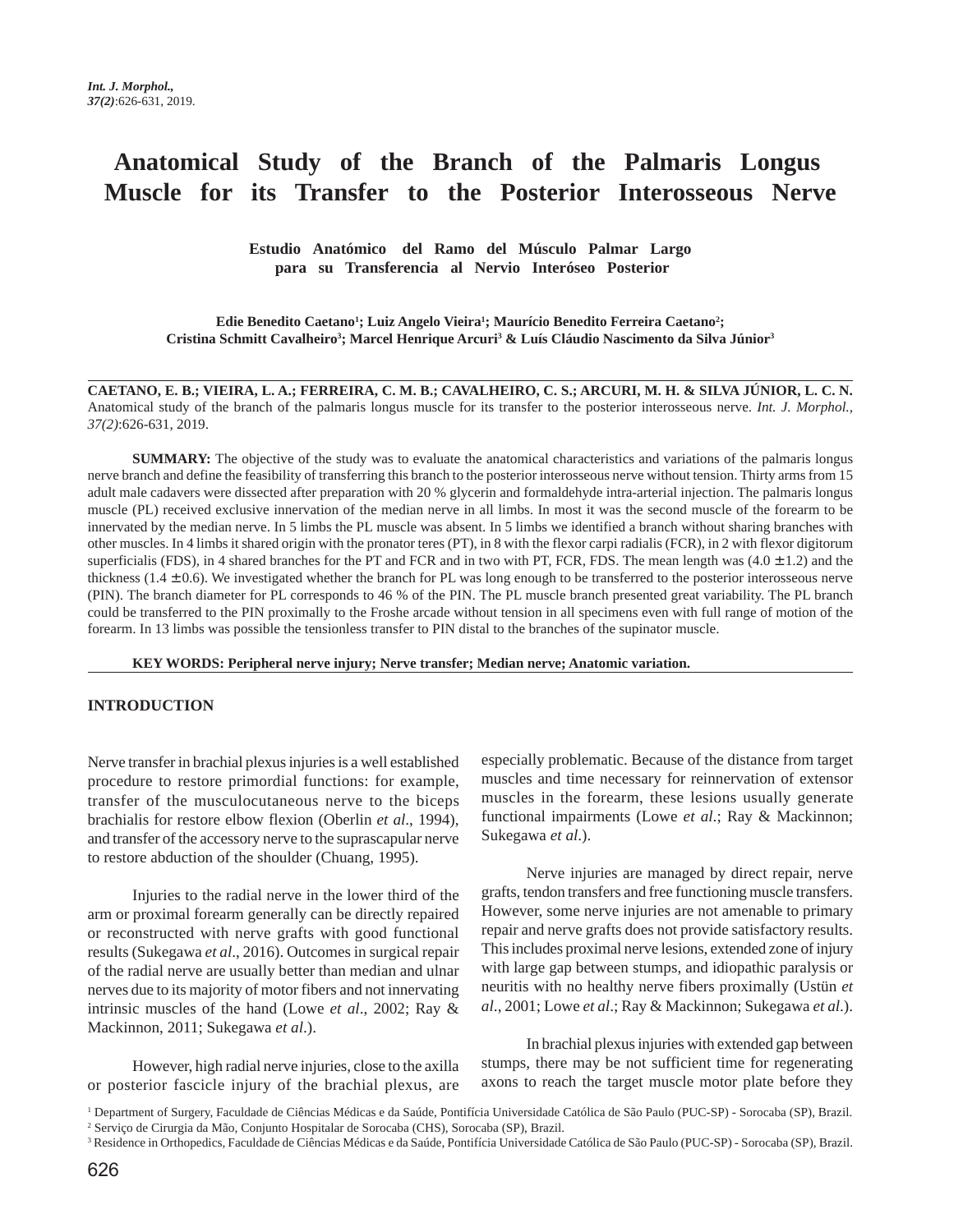become permanently resistant to reinnervation. This prolonged period of denervation makes the target muscles susceptible to irreversible degeneration and fibrosis to the terminal motor plates (Ustün *et al*. ; Lowe *et al*.; Ray & Mackinnon; Sukegawa *et al*.).

Due to the proximity of median nerve to the radial nerve branches in the elbow it has been used for restoring radial nerve function. Nerve transfers to restore wrist and fingers extension has been reported using donors such as median nerve branches to the pronator teres (PT), flexor carpi radialis (FCR), palmaris longus (PL), and flexor digitorum superficalis (FDS); anterior interosseous nerve (AIN) branches to the pronator quadratus (PQ), and radial nerve branches to the supinator (Sukegawa *et al*.; Ray & Mackinnon; Ukrit *et al*., 2009; Bertelli & Ghizoni, 2010; Lowe *et al*.; Ustün *et al*.). Good functional outcomes have been reported from clinical series of nerve transfers to the posterior interosseous nerve (PIN) following high radial nerve palsies and brachial plexus injuries (Nath & Mackinnon, 2000; Sukegawa *et al*.; Ray & Mackinnon; Bertelli & Ghizoni; Ukrit *et al*.; Lowe *et al*.; Ustün *et al*.; García-López *et al*., 2014).

The aim of this study was to analyze the characteristics and anatomical variations of the PL muscle innervation and evaluate the feasibility of transferring the PL branch to restore fingers extension regarding tension in the repair and distance to target muscles.

## **MATERIAL AND METHOD**

Thirty upper limbs of 15 male adult cadavers were prepared by intra-arterial injection of 10 % glycerin and formaldehyde solution. Each forearm was dissected with full elbow extension, wrist in neutral and forearm in pronation. No specimen had evidence of previous deformity, surgical procedures or traumatic injuries in the studied area. Skin and fascia of the distal third of the arm, forearm and wrist was removed. The median nerve was identified in the arm and dissected from proximal to distal. Biceps aponeurosis was sectioned and the PT humeral head was detached distally and retracted. FCR and PL tendons were severed in their distal third to increase exposure of their motor branches. Median nerve branches to the PT, FCR, PL, FDS and AIN branches to the FDP, FPL and PQ were dissected after longitudinal division of the FDS and its fibrous arch. Anatomical variations of the PL innervation were recorded.

The radial nerve was identified in the arm between the brachialis and brachioradialis muscles. Motor branches to the brachialis (MB), brachioradialis (BR), extensor carpi radialis longus (ECRL), extensor carpi radialis brevis (ECRB); superficial branch of the radial nerve; PIN and its branches to the supinator were identified. Vascular structures were not preserved to facilitate nerve dissection. The following measures with ruler and digital pachymeter were performed: (1) forearm length measured from the center of a line between the medial and lateral epicondyles (intercondylar line) to the center of a line between the radial and ulnar styloid processes; (2) distance between the medial epicondyle and the site of PL branch origin; (3) length of the PL motor branch. In vitro evaluation of in vivo feasibility of transferring the PL branch of the PIN without tension was performed.

All the specimens made available followed the institutional ethical precepts and the project was approved by the Research Ethics Committee of the institution.

## **RESULTS**

The median forearm length was  $26.2 \times 2.7$  cm). The mean origin of the AIN from the median nerve was 3.7cm  $(1.2 \pm 5.5)$  distal to the intercondylar line. The PL muscle received exclusive innervation of the median nerve in all limbs. In most it was the second muscle of the forearm to be innervated by the median and (Fig. 1A). The PL muscle was absent in 5 limbs (Fig. 1B). In five limbs we identified a branch without sharingbranches to other muscles (Fig. 1A). In four limbs it shared origin with the PT muscle (Fig. 2A), in eight with the FCR (Fig. 2B), in 2 with FDS, in 4 shared branches for PT and FCR and in two with PTM, FCR, FDS. The mean length was  $(4.0 \pm 1.4)$  and the thickness measured at the midpoint of its length was  $(1.4 \pm 0.6)$ . The mean PIN length was  $5.2$  mm  $\pm 2.5$  and mean diameter was  $3.0$  mm  $\pm$ 0.5. The length of the PIN was measured from its origin in the radial nerve to the distal margin of the supinator muscle. We evaluated the possibility of the median nerve branch assigned to the PL, to be transferred to the tension-free PIN, relating to the movements of forearm pronation-supination and flexion-extension of the elbow. The mean nerve diameter for the PL muscle corresponds to 46 % of the PIN diameter

## **DISCUSSION**

Anatomical treatises generally describe the most classical pattern of medial nerve distribution in the forearm: two branches (upper and lower) for PTM, a common trunk for the FCR and PL muscles, and a branch for FDS (Paturet,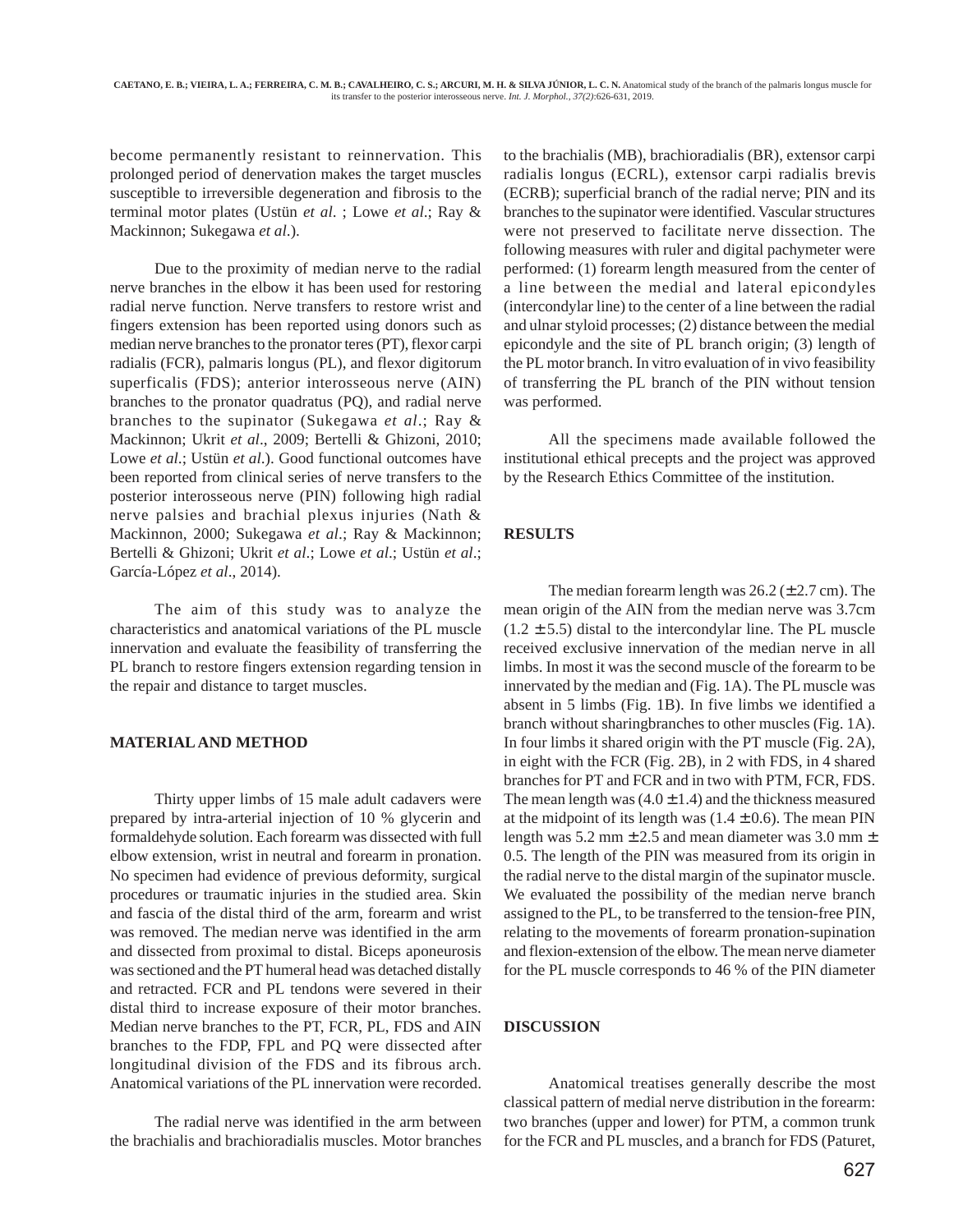**CAETANO, E. B.; VIEIRA, L. A.; FERREIRA, C. M. B.; CAVALHEIRO, C. S.; ARCURI, M. H. & SILVA JÚNIOR, L. C. N.** Anatomical study of the branch of the palmaris longus muscle for its transfer to the posterior interosseous nerve. *Int. J. Morphol., 37(2)*:626-631, 2019.



Fig. 1A. (a) median nerve; (b) branch to the pronator teres muscle; (c) branch to the palmaris longus muscle; (d) branch to the flexor carpi radialis muscle (e) branch to the flexor digitorum superficialis; (f) anterior interosseous nerve. 1B. (a) median nerve; (b) branch for the pronator teres muscle; (c) branch to the flexor carpi radialis; (d1) first branch to the flexor digitorum superficialis; (d2) second branch to the flexor digitorum superficialis; (f) anterior interosseous nerve; palmaris longus muscle absent.

1954; Rouvière & Delmas, 1984). However, more recent studies report that there is great variability in the origin and distribution of the median nerve branches in the forearm. There is no definitive description of this innervation. Sunderland & Ray (1946) made a biometric description of the branches, but did not distinguish the main branches of small secondary branches, does not mention the palmaris longus muscle innervation.

Canovas *et al*. (1998) demonstrated 10 limbs, found considerable variability in the branches for the innervated muscles by the median nerve, without a clear innervation pattern, presenting a huge variation between the branches for PT, FCR, PL and FDS muscles. It describes that in 10 dissected limbs, the branch for PL, originated as an isolated branch, without sharing branches with branches to other muscles in only one case, in nine of a fairly variable common trunk, with branches to other muscles.



Fig. 2A. (a) median nerve; (b1) first branch to the pronator teres muscle. (Common trunk for (b2) second branch to the pronator teres muscle and (c) branch to the palmaris longus muscle). (d) branch to the flexor carpi radialis muscle (e) branch to the flexor digitorum superficialis; (f) anterior interosseous nerve. 2B. (a) median nerve; (b) branch to the pronator teres muscle. (Common trunk for (c) branch to the palmaris longus muscle and (d) branch to the flexor carpi radialis). (e) branch to the flexor digitorum superficialis; (f) anterior interosseous nerve.

Chantelot *et al*. (1999) studied 50 limbs, confirmed the great variability of the distribution of the branches, in only 15 limbs the PL branch did not share with branches for other muscles. They found the classic distribution (a common trunk for the FCR and PL) in only 40 % of the cases.

Ukrit *et al*. identified an isolated limb for the PL muscle in 5 limbs, in 4 originated from a common trunk with the proximal branch of the FDS. El Zawawy *et al*. (2016) report that they dissected 20 forearms, identified great variability in the innervation of the forearm muscles innervated by the median, forming different nerve trunks, which were distributed to the muscles of the forearm. The PL is one of the most variable muscles in the human body (Table I) (Machado & DiDio, 1967; Kleinert *et al*., 1991; Dowdy *et al*., 1994; Ceyhan & Mavt, 1997; Thompson *et al*., 2001; O'Sullivan & Mitchell, 2002; Ukrit *et al*.; Gangata, 2009; Raouf *et al*., 2013; El Zawawy *et al*.).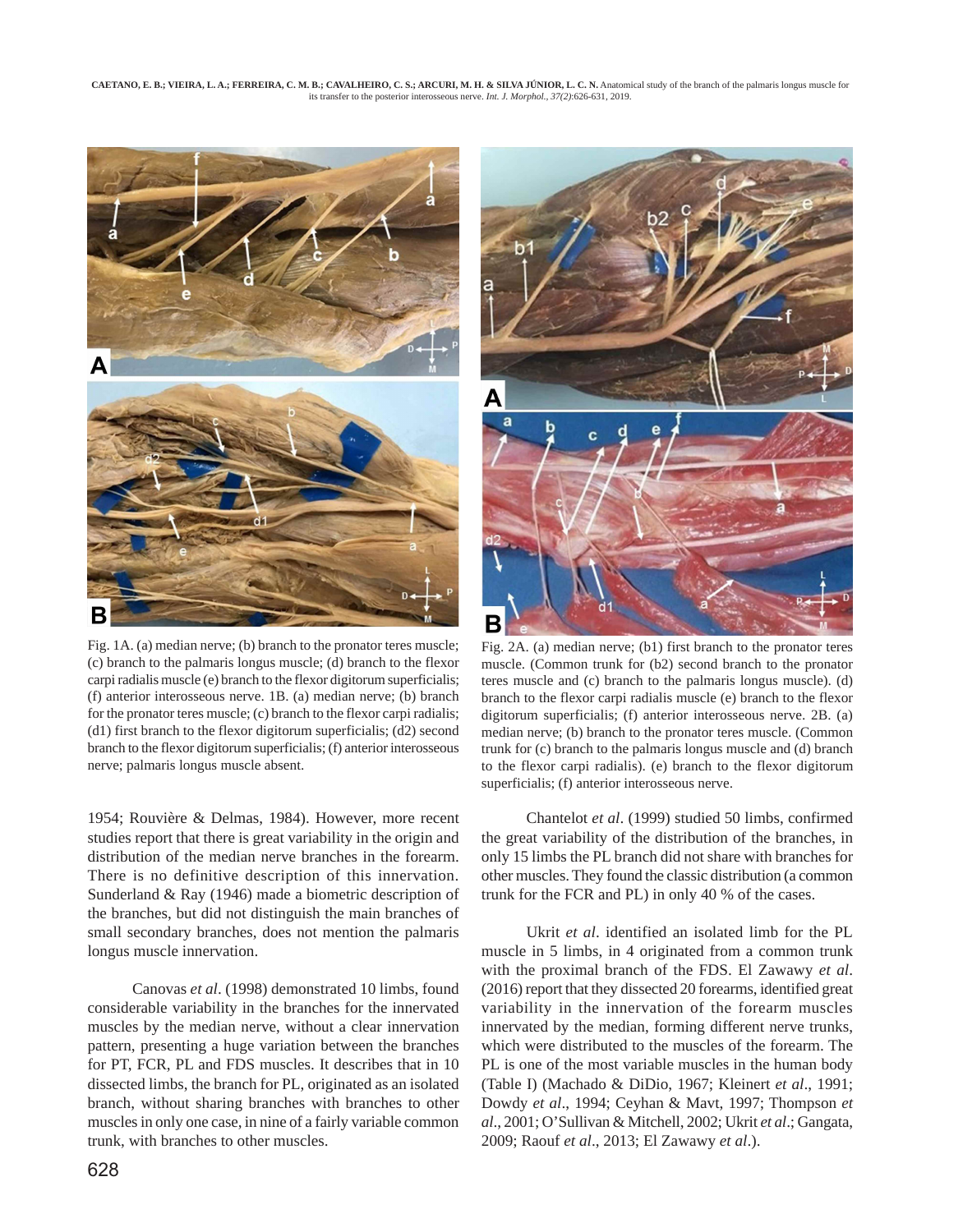**CAETANO, E. B.; VIEIRA, L. A.; FERREIRA, C. M. B.; CAVALHEIRO, C. S.; ARCURI, M. H. & SILVA JÚNIOR, L. C. N.** Anatomical study of the branch of the palmaris longus muscle for its transfer to the posterior interosseous nerve. *Int. J. Morphol., 37(2)*:626-631, 2019.





Fig. 3A. The arrow indicate the transfer of palmaris longus nerve branch (a) to posterior interosseous nerve (b) proximal to branches to supinator muscle origin (c) supinator muscle (d). B- Schematic representation of the branches of the radial and median nerves.



Fig. 5A. The branches to the supinator muscle were sectioned to allow the posterior interosseous nerve (a) to be moved medially shortening the distance allowing the conection with Palmaris longus branch (c). B-Schematic representation of this transfer.

Fig. 4A. The posterior interosseous nerve (a) was sectioned distally from the origin of the branches to the supinator (b) and connected to the branch of the palmaris longus (c). The supinator muscle (d) was sectioned in the trajectory of the posterior interosseous nerve B- Schematic representation of the transfer of the palmaris distal branch to the posterior interosseous nerve.

Moore *et al*. (2014) report that for the restoration of radial nerve function prefer double transfer: 1- a branch for FDS to the ECRB branch to extend the wrist. 2-The FCR or PL or both for the PIN to extend the fingers and thumb. Lowe *et al*. reported 2 cases of PL nerve transfer to PIN in radial nerve palsy with good results. Ukrit *et al*. report that in only one in 10 dissected limbs the PL muscle was absent, however the branch for PL muscle was identified in only 5 (50 %), so the branch for the PL was not constant, they consider that the average proportion of nerve fibers was not high enough compared to other branches of the median nerve. In the present anatomical study, we adopted the following procedure (Sukegawa *et al*.), so the branch for the PL muscle was sectioned at the neuromuscular junction and directed laterally to be connected to the PIN, its section depends on each situation and must be decided during the surgical procedure.

In 12 limbs, we noticed that the branch of the PL muscle was long enough to reach the PIN, distal to the branches to the supinator muscle, free of tension even with the movements of the forearm and elbow (Figs. 3A,B and 4A,B). With the advantage that donor nerve axons were not wasted in the unnecessary innervation of the supinator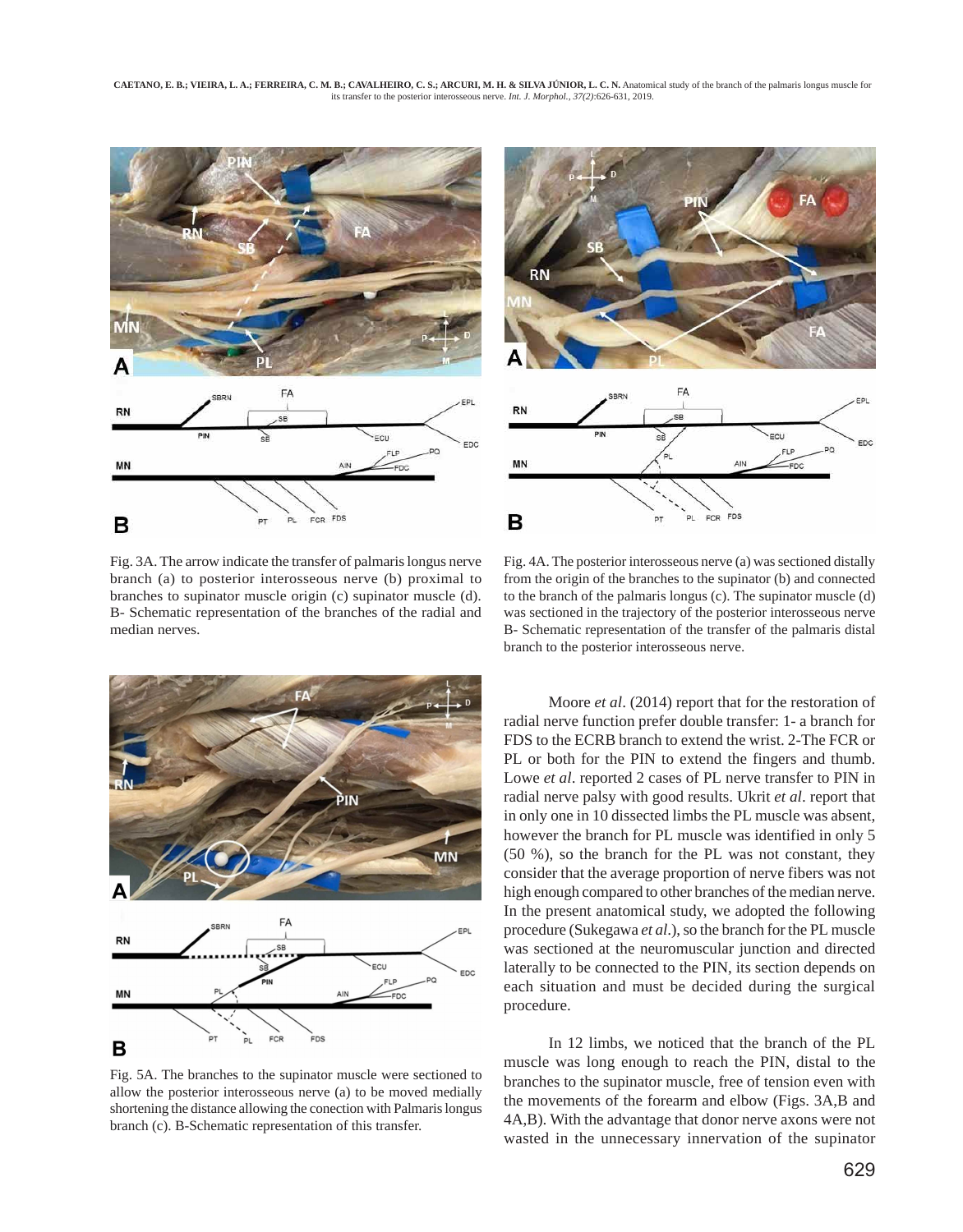| Authors                                   | Year | Limbs | Type of study      | PL absent         |
|-------------------------------------------|------|-------|--------------------|-------------------|
| El Zawawi et al.                          | 2016 | 20    | Anatomical         | 12<br>$(60\%)$    |
| Dowdy et al.                              | 1994 | 52    | Anatomical         | 3<br>(6%)         |
| O'Sullivan & Mitchell                     | 2002 | 47    | Anatomical         | $(58.19\%)$<br>25 |
| Ukrit et al.                              | 2009 | 10    | Anatomical         | $(10\%)$          |
| K leinert et al.                          | 1991 | $-$   | Clinical (surgery) | (15%)<br>--       |
| Ceyan & Mayt (Turkish population)         | 1997 | 7000  | Clinical           | 4480<br>(64%)     |
| Gangata (Zimbabue population)             | 2009 | 890   | Clinical           | 13<br>(15%)       |
| Machado & Didio (Indian from Amazonia)    | 1967 | 379   | Clinical           | $(3.7\%)$<br>14   |
| Raouf <i>et al.</i> (Egyptian students)   | 2013 | 386   | Clinical           | 196 (50.80%)      |
| Thompson <i>et al.</i> (Northern Ireland) | 2001 | 300   | Clinical           | (25%)<br>75       |
| Caetano <i>et al.</i> (in this study)     | 2018 | 30    | Anatomical         | (12%)<br>5        |

Table I. Prevalence of absence of palmaris longus in diferent studies.

muscle, because its anatomical characteristics are not used for tendinous transfers and supination is maintained by the biceps brachialis. In 13 limbs, the branch destined to the PL could be connected to the PIN, distally to the branches to the supinator muscle even with full range of motion of the forearm. In 12 limbs the branches to the supinator muscle (usually two or more branches) were sectioned to allow the PIN to be moved medially shortening the distance allowing this neurotization distal to the supinator branches. The supinator muscle was sectioned longitudinally, following the PIN path from the Froshe arcade to the distal margin of the supinator, in this way the PIN was released and can be mobilized medially towards the PL branch and can be connected without tension. This mobilization is facilitated by the section of the branches intended for the supinator, which tend to retain the PIN by restricting its excursion towards the median nerve. The section of the branches to the supinator also allows all the axons of the PIN to be directed to muscle groups that provide extension of the wrist and fingers avoiding the loss of critical axons in redundant functions. The PL muscle is sectioned as long as possible and neurolyzed as much as possible without damaging its axons, in order to favor axonal regeneration, it is desirable to perform nerve conection, as close as possible to the target muscle, without tension in the suture, even during elbow and forearm movements. This procedure was done, thus imitating in cadaver limbs the clinical procedure in vivo (Fig. 5A,B).

We identified that the mean diameter of the branch for the PL muscle registered in 14 limbs was  $1.4 \pm 0.6$ , corresponds to 46 % of the diameter of the PIN  $3.0 \pm 0.5$  in 30 limbs.

Several papers described in the literature, show that nerve transfers of branches with considerable diameter differences and nerve fibers provide good results. De Medinaceli *et al*. (1994) believe that reinnervation of 20 to 30 % of muscle fibers is compatible with normal muscle function. Jiang *et al*. (2007) report that axons in the proximal stump can multiply by increasing their number by 3 to 4 times. Lutz *et al*. (2000) demonstrated in rabbits that this axonal multiplication between donor and recipient was 1: 3. Tötösy de Zepetnek *et al*. (1992) observed that at least 30 % of the original motor neurons are needed to achieve normal muscle strength in rats. Therefore, the donor nerve must have at least 30 % of the number of axons of the receptor nerve. Other factors reinforce the justification for this nerve transfer, even if the mean diameter of the PL muscle branch is 46 % of the mean diameter of the PIN, for example the muscular strength necessary for the extension of the fingers and thumb is minimal, since we require little force to open the hand, the muscular force required for apprehension is greater than necessary for release (Ukrit *et al*.).

The median nerve branch for the PL muscle is expendable, its fibers are motor in nature, have sufficient length to be connected to the target muscles distal to the branches of the supinator, thus very close to the target muscles, diameter of 46 %, compatible with the diameter of the PIN according to the above studies (Tötösy de Zepetnek *et al*.; De Medinaceli; Jiang *et al*., Lutz *et al*.). It has the disadvantage of being absent in 5 of the 30 (17 %) of dissected limbs.

## **CONCLUSION**

The PL muscle presented great variability. In 12 limbs, the branch destined to the PL could be connected to the PIN, distally to the branches to the supinator muscle even with full range of motion of the forearm. In 13 limbs it was necessary to mobilize the PIN for this neurotization. The PL branch has the potential to be transferred to the PIN, thus allowing the extension of the fingers and thumb.